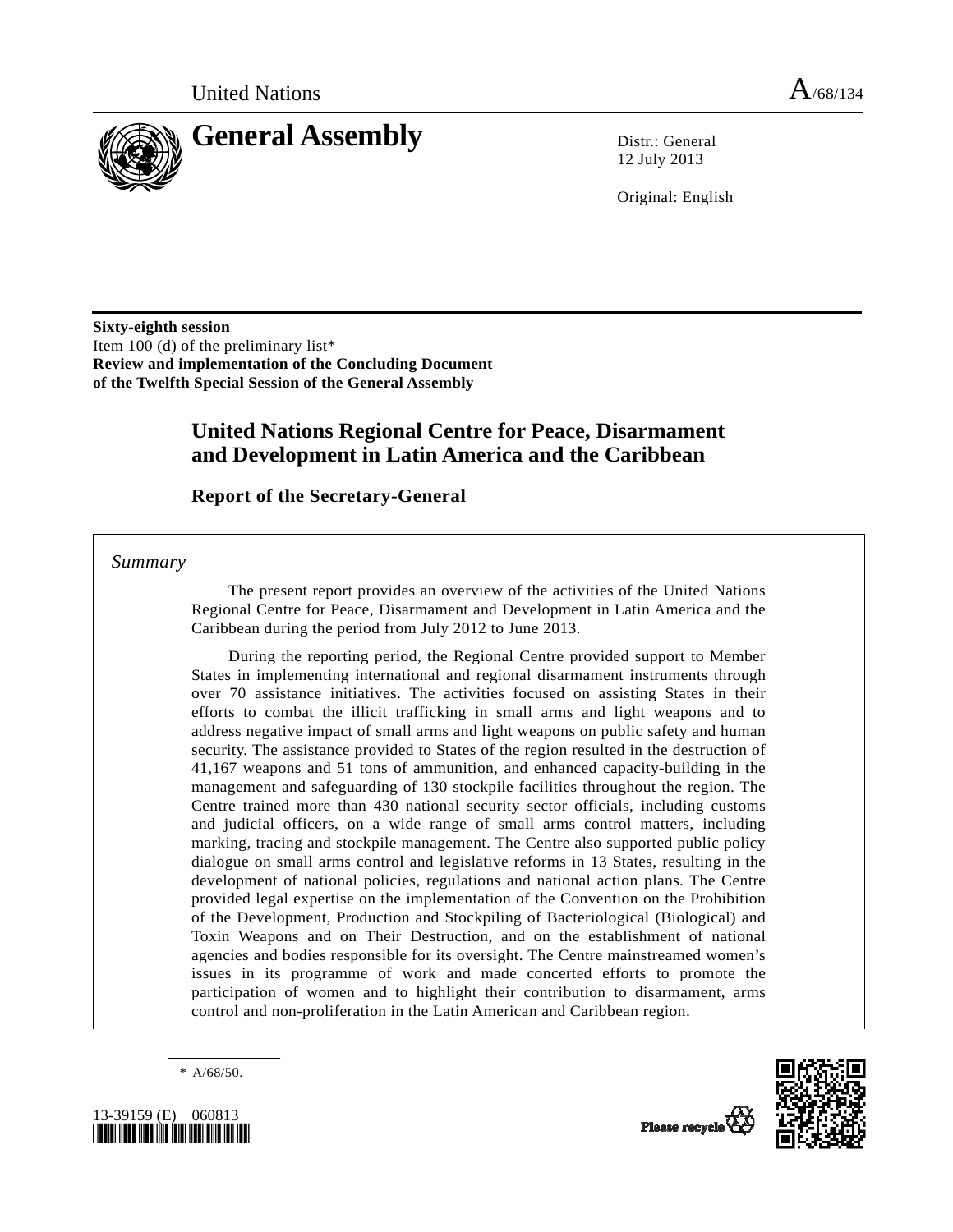The Secretary-General wishes to express his gratitude to the Member States and other partners that supported the Regional Centre's operation and programmes with financial and in-kind contributions, and calls upon those in a position to do so to make voluntary contributions to the Centre.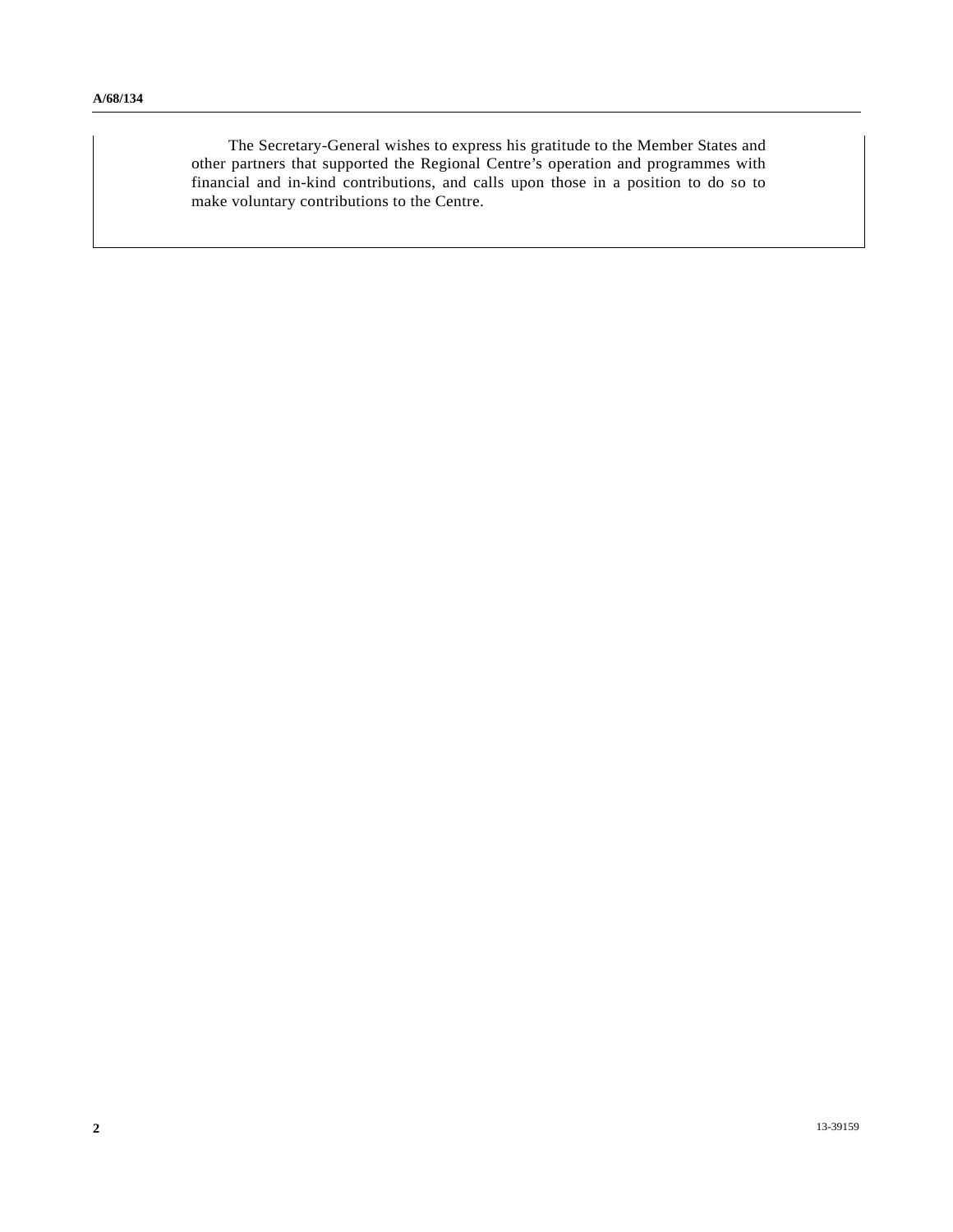## **I. Introduction**

1. In its resolution 67/66, the General Assembly reiterated its strong support for the role of the United Nations Regional Centre for Peace, Disarmament and Development in Latin America and the Caribbean in the promotion of United Nations activities at the regional and subregional levels to strengthen peace, disarmament, stability, security and development among its Member States, and encouraged the Centre to further develop activities in all countries of the region in the important areas of peace and disarmament, and development.

2. In the same resolution, the General Assembly also requested the Secretary-General to submit a report on the implementation of the resolution at its sixty-eighth session. The present report, submitted pursuant to that request, covers the activities of the Regional Centre from July 2012 to June 2013. A financial statement on the status of the Trust Fund for the United Nations Regional Centre for Peace, Disarmament and Development in Latin America and the Caribbean in 2012 is contained in the annex to the report.

# **II. Functioning and mandate**

3. The United Nations Regional Centre for Peace, Disarmament and Development in Latin America and the Caribbean, located in Lima, was established in 1987, pursuant to General Assembly resolution 41/60 J. The Regional Centre is mandated to provide, upon request, substantive support for the initiatives and other activities of the Member States in the region for the implementation of measures for peace and disarmament and for the promotion of economic and social development.

# **III. Main areas of activities**

4. Illicit weapons circulating throughout the region continue to wreak havoc on the safety of communities and impede the sustainable development of Latin American and Caribbean States. In response to the transnational nature of this public security challenge, States in the region have favoured subregional approaches and mechanisms to implement relevant disarmament, arms control and non-proliferation instruments. The Regional Centre's technical expertise and assistance has been sought in efforts to achieve that goal. The Regional Centre has supported States in their review of national firearms legislation and the adoption of public policies to address the proliferation of illicit small arms, thus helping them mitigate a rise in armed violence. With a view to assisting in the implementation of international and regional small arms instruments, the Centre has developed new practical disarmament tools to standardize marking practices for Andean States, build tracing capacities in Central America, establish stockpile management capabilities in the Caribbean and provide legal and policy guidance in South American States.

5. Recognizing the important role of women in disarmament, the Centre highlighted the role of women in Latin America and the Caribbean as forces of change through a publication devoted to their contribution to the implementation of the 2001 Programme of Action to Prevent, Combat and Eradicate the Illicit Trade in Small Arms and Light Weapons in All Its Aspects.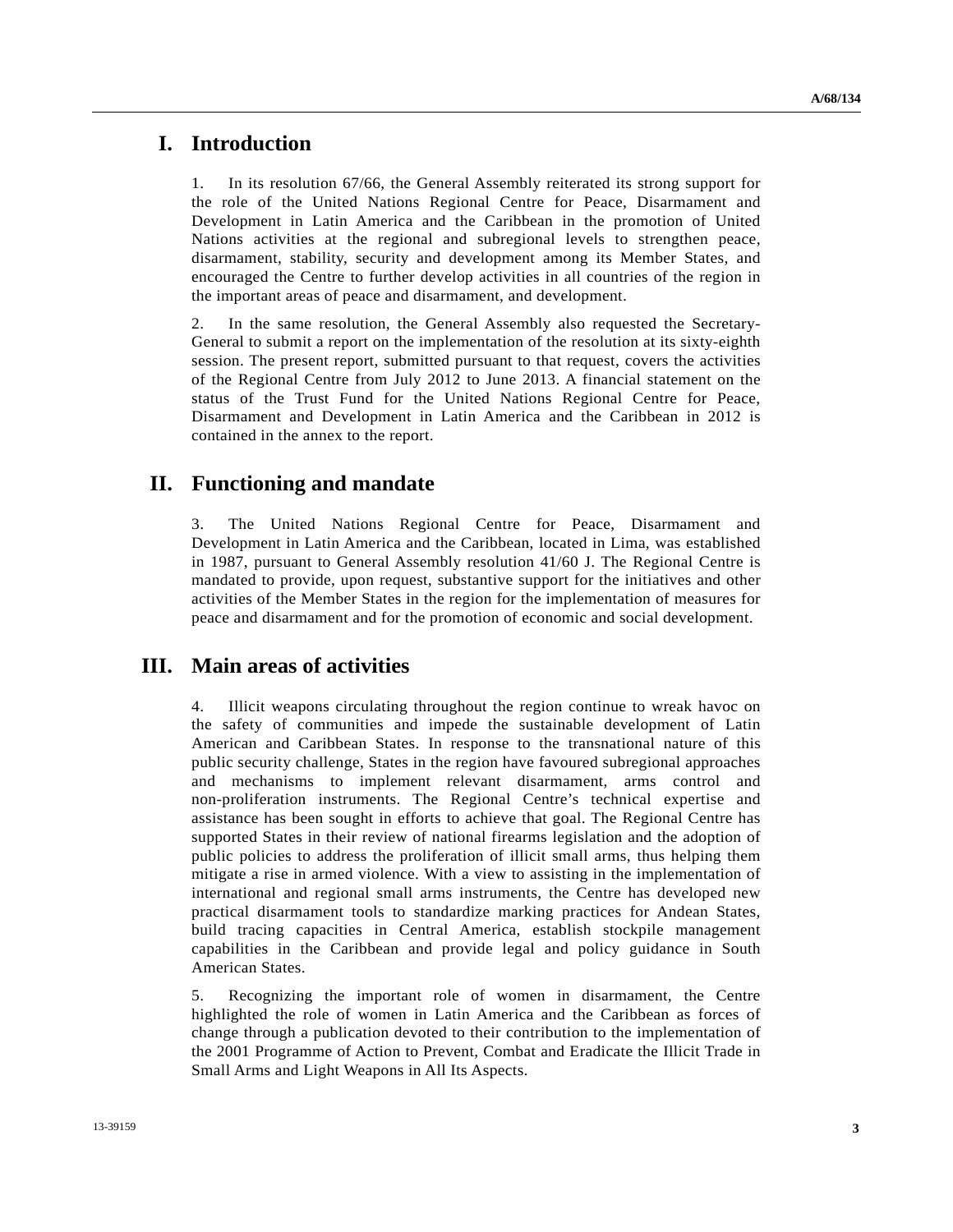### **A. Public security programme**

#### **1. Technical assistance in weapons and ammunition destruction, and stockpile management**

6. By providing technical assistance, specialized training and destruction equipment, the Regional Centre supported States in their destruction of surplus, obsolete and confiscated weapons, in compliance with international instruments and norms, such as the Programme of Action to Prevent, Combat and Eradicate the Illicit Trade in Small Arms and Light Weapons in All Its Aspects.

7. The Regional Centre launched the second phase of its Caribbean assistance programme at a regional workshop held in Barbados on best practices and international standards for stockpile management and destruction. Five other Caribbean States participated in the second phase, which includes baseline assessments of stockpile policies and facilities. The assessment was conducted in Barbados (October 2012), Saint Kitts and Nevis (October 2012), Suriname (February 2013) and Guyana (June 2013), with the final assessment planned for Dominica in late 2013. The baseline assessments provided the States with objective information on their national capacities to destroy weapons and to manage stockpiles. The Centre also assisted the States in developing national action plans for stockpile management and weapons destruction.

8. In order to support adherence by States to internationally accepted technical norms for weapons destruction and stockpile management, the Centre developed 40 standard operating procedures, which are based on the International Small Arms Control Standards and international ammunition technical guidelines, which can be adapted to each State's particular administrative and operational systems. The standard operating procedures guide States on how best to manage weapons inventories, record the loss or recovery of weapons, assess risks and comply with security requirements during destructions and waste disposal options following destructions. During the reporting period, the standard operating procedures developed by the Centre were implemented throughout the Caribbean region and in Argentina.

#### **Small arms destruction**

9. The Regional Centre provided practical technical guidance to national officials in 13 Caribbean and South American States in the destruction of 41,167 surplus, obsolete and confiscated small arms. The Centre monitored the destruction processes and ensured that international standards were followed since national destruction measures and techniques may vary. In the Caribbean region, where smelting facilities are not readily available, the Centre opted to provide hydraulic shears to all Caribbean States. The initial five Caribbean States to receive the equipment during the reporting period were Antigua and Barbuda, Barbados, Guyana, Saint Kitts and Nevis, and Suriname. A total of 71 national officials were trained on international procedures for documenting, planning, implementing and monitoring small arms destruction operations. Training on the safe use and maintenance of the cutting equipment was also provided to ensure sustainability of weapons destruction capabilities.

10. The Dominican Republic serves as a significant example of the success of the programme provided by the Regional Centre. Following an assessment carried out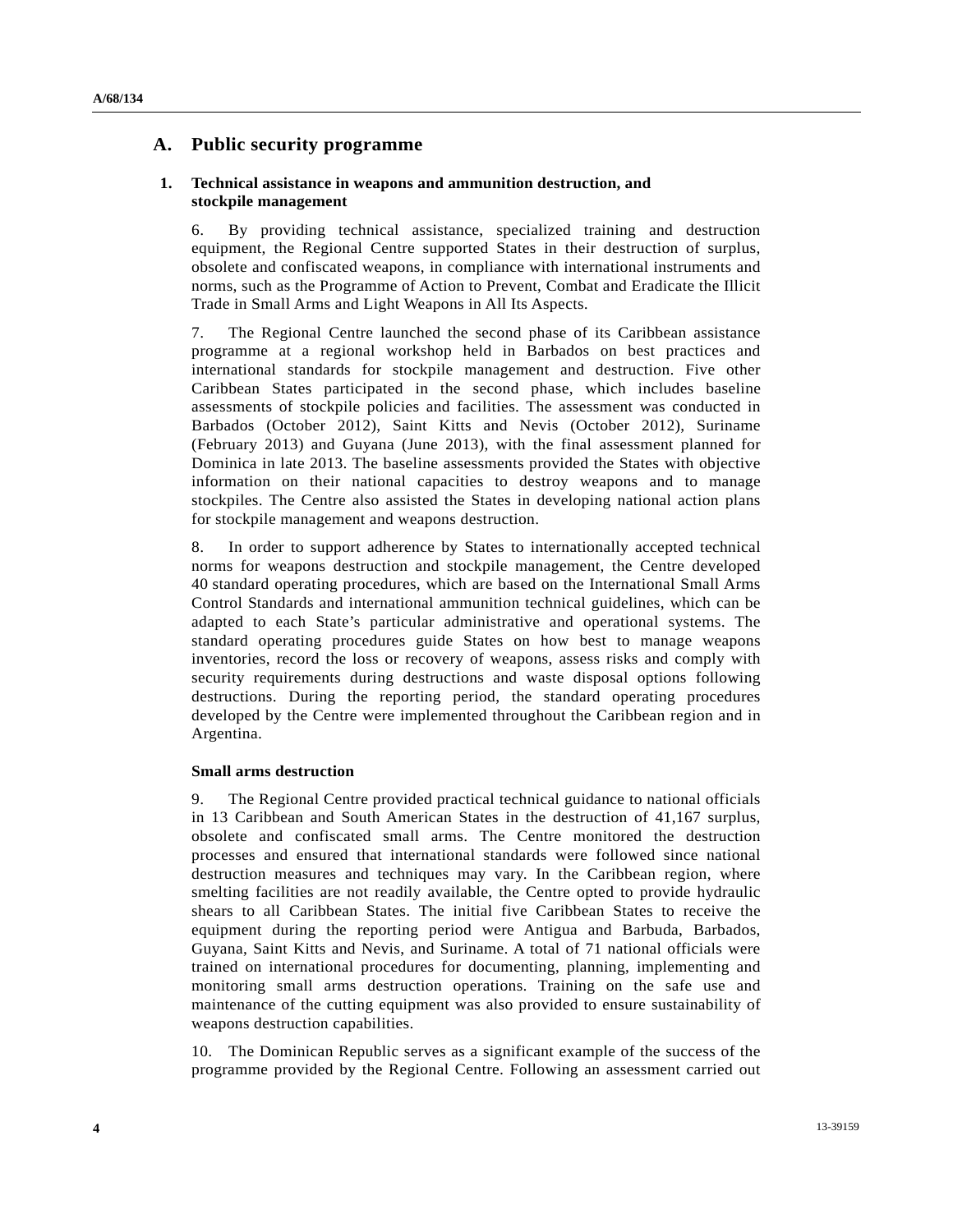during the previous reporting period, national authorities, with the assistance of the Regional Centre, destroyed over 30,200 surplus, obsolete and confiscated small arms and over 30 tons of small arms and light weapons ammunition from military and police stockpiles. The destruction equipment provided by the Centre was instrumental in the effective destruction of those weapons.

#### **Small arms and light weapons ammunition destruction**

11. Pursuant to the recommendation on ammunition made by the Group of Governmental Experts<sup>[1](#page-4-0)</sup> in its report  $(A/63/182, \text{ para. } 69)$ , to the effect that States should conduct the destruction of unsafe ammunition in a timely and environmentally benign manner, the Regional Centre designed and commissioned a reusable small arms ammunition burning tank. A total of 108 officials were trained and certified on the use of the burning tank in nine Central American and Caribbean States (Antigua and Barbuda, Barbados, Belize, Dominican Republic, Jamaica, Saint Kitts and Nevis, Saint Vincent and the Grenadines, Suriname, and Trinidad and Tobago), as well as on ammunition destruction in general.

12. During the reporting period, the Regional Centre assisted States in the destruction of a total of 51 tons of small arms and light weapons ammunition. All destructions were conducted and overseen in line with international standards and the international ammunition technical guidelines.

#### **Stockpile management**

13. Stockpile management is essential to improving the safety and security of weapons stockpiles and is therefore an important component in combating illicit trafficking in small arms, light weapons and their ammunition. Member States serve to benefit from assistance to improve the infrastructure of stockpile facilities, to develop safer procedures and to destroy surplus, obsolete or seized weapons, thus mitigating the potential threat of accidental stockpile explosions and weapons diversion into the black market. The Regional Centre has received numerous requests for assistance on the issue from Member States of the region.

14. The Regional Centre provided training to a number of security sector personnel responsible for managing small arms and ammunition stockpile facilities in Argentina and the Dominican Republic, enabling them to share their acquired technical know-how with their colleague officers through a "training the trainers" programme in order to ensure the application of standardized practices. Over 100 stockpile facilities in the region have benefited from the assistance provided by the Centre in that regard.

15. The Regional Centre also organized a seminar in El Salvador in July 2012 for 25 national experts and a regional seminar in Costa Rica in January 2013 for 34 technical experts from member States of the Central American Integration System, Colombia and Mexico. The seminars focused on weapons and ammunition destruction and stockpile management standards and best practices.

16. The Regional Centre provided technical assistance to Argentina in August 2012 on stockpile management, including a technical workshop on stockpile

<span id="page-4-0"></span>**\_\_\_\_\_\_\_\_\_\_\_\_\_\_\_\_\_\_** 

 $1$  By its resolution 61/72, the General Assembly established the Group of Governmental Experts to consider further steps to enhance cooperation with regard to the issue of conventional ammunition stockpiles in surplus.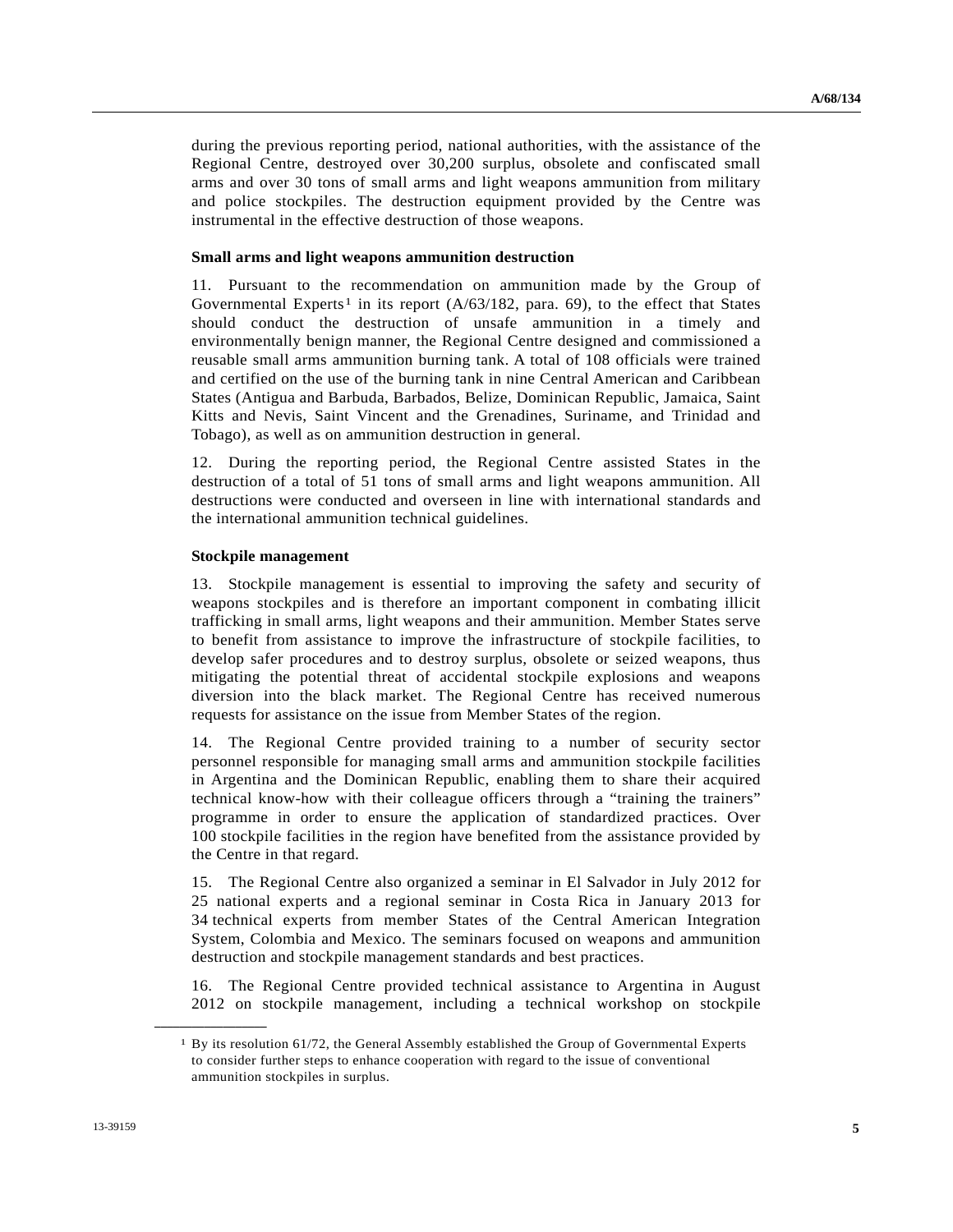management for national authorities and baseline assessments of 11 federal stockpiles facilities. A training seminar was held in November 2012 for 30 officials from federal law enforcement agencies on stockpile management risk assessment and security planning. In May 2013, the Government of Argentina and the Regional Centre jointly inaugurated the renovated and improved main stockpile facility of the Argentine Federal Police. The Centre made recommendations on improvements, based on international standards.

17. Argentina financially supported the joint effort, which provided technical assistance to its national authorities. This represented a new modality under which the States of the region collaborate and financially support national activities undertaken by the Regional Centre in addressing the challenges of controlling small arms and light weapons.

#### **2. Capacity-building and training on combating small arms trafficking**

#### **Inter-institutional law enforcement training**

18. The Regional Centre has been successfully implementing its award-winning inter-institutional training course for security sector officers on combating illicit trafficking in firearms, ammunition and explosives. The course contributed to building the capacities of Latin American and Caribbean States to implement the Programme of Action to Prevent, Combat and Eradicate the Illicit Trade in Small Arms and Light Weapons in All Its Aspects and the International Instrument to Enable States to Identify and Trace, in a Timely and Reliable Manner, Illicit Small Arms and Light Weapons, as well as related regional instruments.

19. During the reporting period, over 200 security sector officers from five States in Central and South America, and the Caribbean (Belize, Colombia, Ecuador, El Salvador and Honduras) participated in the training.

20. In addition, the Regional Centre, in cooperation with Colombia and Ecuador, and United Nations Development Programme (UNDP) country offices, conducted a specialized binational course in July 2012 at the border between the two countries. The course served as a confidence-building measure between the two countries, which experience similar challenges in respect of their borders. The majority of the 43 trainees operate in border zones and received training on such issues as illicit trafficking in arms and the impact of that trafficking on the border zone; techniques for the investigation and tracing of illicit small arms in border areas; and information-gathering and judicial evidence management.

21. Pursuant to Security Council resolution 1325 (2000) and General Assembly resolution 65/69, and in recognition of the critical role that women play in disarmament and arms control issues, the Regional Centre encouraged States to nominate as many female security sector officers as possible to take part in its interinstitutional training course in order to ensure the increased representation and involvement of women in peace and security efforts.

22. The Regional Centre also stressed national ownership and sustainability in respect of the course by training the trainers so that the latter would replicate the course at the national level. Acquiring national capacities to conduct similar training contributed to the decision by El Salvador, and Trinidad and Tobago to incorporate the Centre's inter-institutional course modules into the standard curricula of the training centres for their respective national security forces.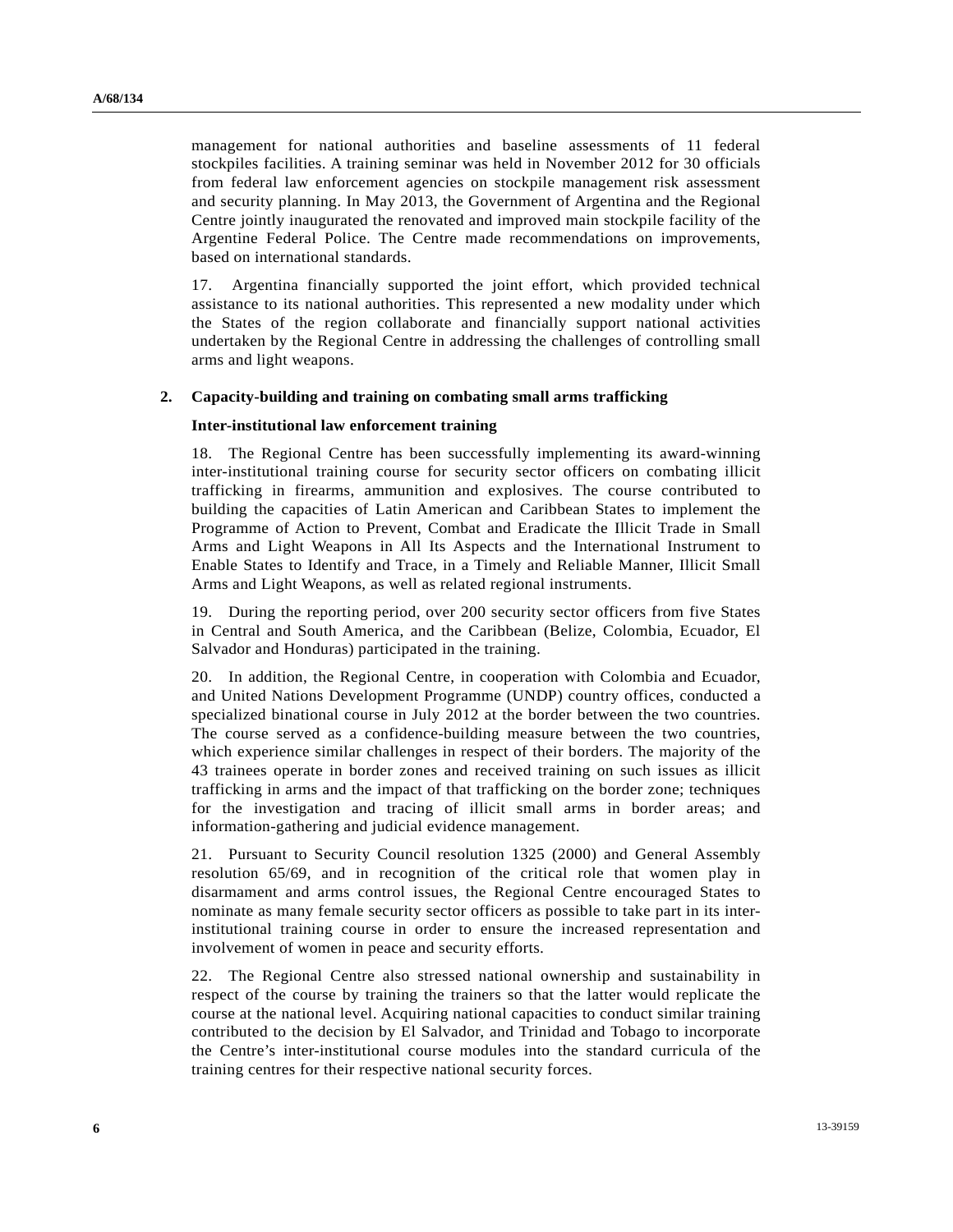#### **Specialized capacity-building for the judicial sector**

23. In response to requests from States for a specific training for judges, prosecutors and judicial police on combating the illicit trafficking in firearms, ammunition and explosives, the Regional Centre adapted the inter-institutional course accordingly. The long-term aim is to provide the judicial sector with better tools to address the illicit trafficking in small arms and light weapons, through, inter alia, helping to reduce impunity and armed violence.

24. Two specialized courses for judicial officers and legal practitioners were held in Guatemala (September 2012) and El Salvador (October 2012). A total of 29 judicial officers and 33 legal practitioners benefited from the course, which provided training on the technical aspects of firearms and ammunition control, including ballistic information, crime scene management and chain of custody, as well as a simulation of a hearing on illicit trafficking in small arms. It is important to note that 37 per cent of the participants of the two legal training courses were women.

#### **3. Legal assistance and policy support on small arms control**

25. Robust policy and legal frameworks are fundamental to strengthening the fight against the illicit trafficking in small arms and light weapons, and represent key components of the enforcement of related laws. Assisting States in aligning their national legislation on controlling small arms and light weapons with their obligations under international and regional instruments is of particular importance.

#### **Public security policy seminars**

26. The Regional Centre organized a national seminar in Guatemala in September 2012 on regional best practices in developing control of small arms and light weapons and national policies on armed violence prevention. A total of 26 seniorlevel Guatemalan policymakers, as well as the technical secretariat of the Guatemalan National Security Council, participated in the seminar. The seminar supported the Government's reassessment of its institutional framework for addressing the issues of trafficking in small arms and light weapons, and armed violence. The seminar contributed to the creation in April 2013 of a national commission on armed violence prevention.

27. The Regional Centre also supported a policy seminar on the control of small arms and light weapons in El Salvador, which was held in the country in October 2012 and at which a number of legislators and parliamentarians discussed current national legal frameworks and policy on armed violence reduction.

28. The Regional Centre collaborated with the Honduras National Secretary of Public Security and the UNDP country office in organizing a high-level policy discussion seminar in November 2012. Some 76 participants from the Government, civil society and international organizations assessed armed violence at the national and regional levels, policy options, including control measures in respect of small arms and light weapons, and initiatives on armed violence prevention and reduction. The seminar also addressed ways to improve the capacity of States to combat illicit trafficking in small arms and light weapons; to reduce homicide rates; and to improve public security.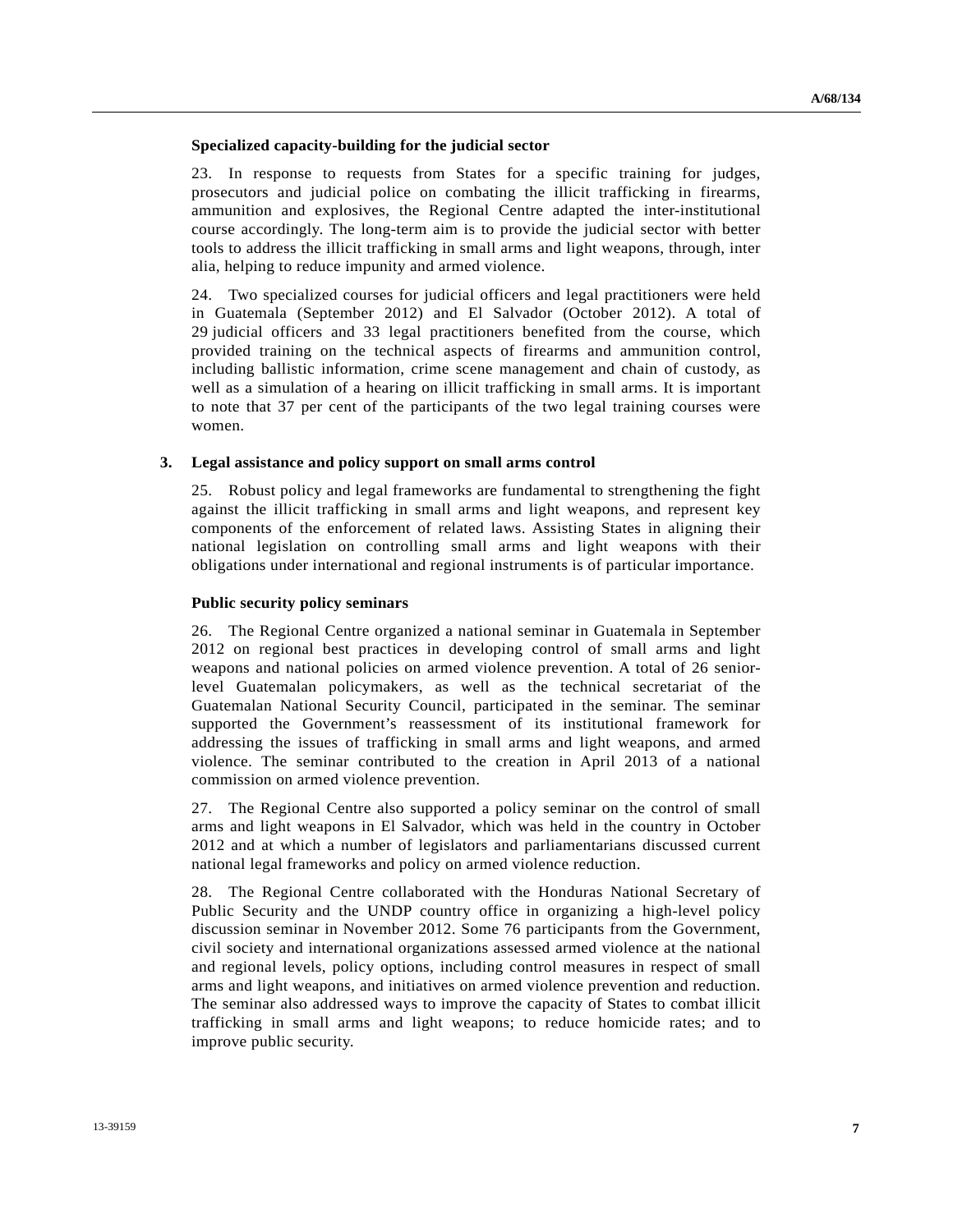#### **Legal assistance related to small arms**

29. In response to a request from Honduras, the Regional Centre conducted a legal study and provided recommendations on measures to align the national law related to small arms and light weapons with international and regional legal instruments. The legal study was officially presented to national authorities at a workshop organized by the Centre in cooperation with the Honduran Centre for Research and Promotion of Human Rights in February 2013. At the workshop, 62 participants, including members of Congress and key senior officials, discussed the main components of a new bill on small arms and light weapons, and the recommendations contained in legal study undertaken by the Regional Centre. The new bill has since been approved by the Ministry of Security and Defence and is currently before Congress for consideration.

30. Upon the request of El Salvador, the Regional Centre carried out a comparative legal study on that country's legislation on small arms and light weapons vis-à-vis international and regional legal instruments. The study contained recommendations to strengthen control in El Salvador of small arms and light weapons. The Centre organized a workshop to present the comparative legal study in July 2012. A total of 16 Salvadoran policymakers and legislators participated in the workshop. In order to promote South-South cooperation, legal experts from Guatemala and Nicaragua were invited to share their national experiences in that area at the workshop.

31. During the reporting period, the Regional Centre also undertook legal studies for the following 10 Caribbean States, upon their request: Antigua and Barbuda, Bahamas, Barbados, Dominica, Grenada, Guyana, Saint Kitts and Nevis, Saint Lucia, Saint Vincent and the Grenadines, and Suriname. Through the legal studies, the respective national legislations on the control of small arms and light weapons were compared with the provisions set out in relevant international and regional legal instruments, and gaps, if any, were identified. Recommendations were also provided on how to align national legislations with existing international and regional legal instruments.

32. The Regional Centre expanded its online legal reference tools with the creation of a virtual library, in order to include the various national legislations in Latin American and Caribbean States related to small arms and light weapons. The legal studies undertaken by the Regional Centre for countries in the region are also available on its website.

#### **4. Tools to implement instruments on small arms and light weapons**

33. The Regional Centre has developed specific tools for the security sector officials of the countries of the region in order to enhance capacity to combat illicit trafficking in small arms and light weapons. During the reporting period, the Regional Centre provided technical assistance to the countries, upon their request, in such areas as the marking of weapons and ammunition, and developed new training courses for armourers and forensic ballistics experts.

#### **Standardized marking practices**

34. The Regional Centre developed regional technical guidelines on marking small arms and light weapons and ammunition, based on the International Small Arms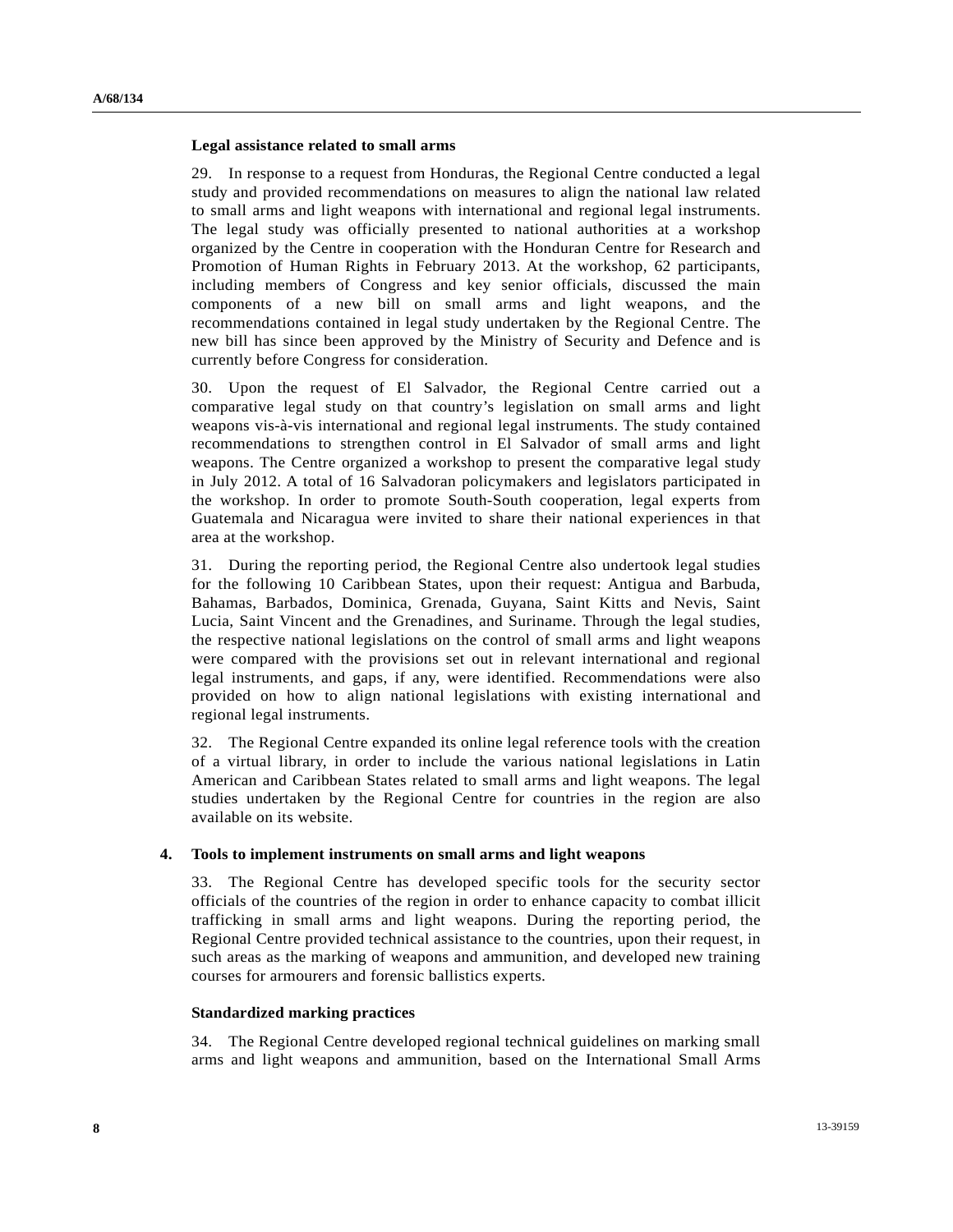Control Standards and regional best practices. The guidelines consist of a series of recommendations for standardized primary and secondary markings of weapons and their ammunition. They were provided to the countries of the region and presented at the preparatory meeting of the second regional operation on combating arms trafficking, held in San Salvador in April 2013, and at the consultative committee meetings of the Inter-American Convention Against the Illicit Manufacturing of and Trafficking in Firearms, Ammunition, Explosives, and Other Related Materials, held in Washington, D.C., in April 2013.

35. The Regional Centre contributed to Andean Community efforts to standardize marking practices. Drawing from the technical guidelines developed by the Centre, Andean States discussed the adoption of a legally binding technical regulation to standardize the marking of arms and ammunition in the subregion at a meeting held in Lima in December 2012. The Regional Centre will continue to support the ongoing subregional consultative process of Andean States, with a view to adopting the first subregional instrument on standardized marking practices.

#### **Tracing and forensic ballistics**

36. In response to requests from Belize for assistance in tracing small arms and light weapons and ammunition through the use of forensic ballistic evidence, the Regional Centre conducted a specialized training course on operational forensic ballistics for Belizean officials in March 2013. The four-day training course provided technical training to 22 officials on crime scene management of ballistic evidence, forensic examination of small arms and light weapons and ammunition, recording and reporting, comparison macroscopy and residue tests for small arms and light weapons. The training course can be adapted and provided to other countries in the Latin American and Caribbean region upon request.

#### **Armoury management**

37. Responding to assistance requests, the Regional Centre, in collaboration with the Government of Trinidad and Tobago, jointly established a regional armoury training centre in Port of Spain. The Regional Centre also organized a national armoury management course based on international standards, including the International Small Arms Control Standards and international ammunition technical guidelines, in Trinidad and Tobago in June 2013. Twelve armourers from the country participated in the course, which aimed at strengthening the capacities of the trainees to improve stockpile safety and security in respect of small arms and light weapons and their ammunition.

### **B. Disarmament advocacy programme**

#### **Weapons of mass destruction**

38. The Regional Centre, in cooperation with the Verification, Research, Training and Information Centre, provided legal assistance to Ecuador in June 2012, which contributed to the establishment in January 2013 of a national authority responsible for the implementation of the Convention on the Prohibition of the Development, Production and Stockpiling of Bacteriological (Biological) and Toxin Weapons and on Their Destruction and Security Council resolution 1540 (2004).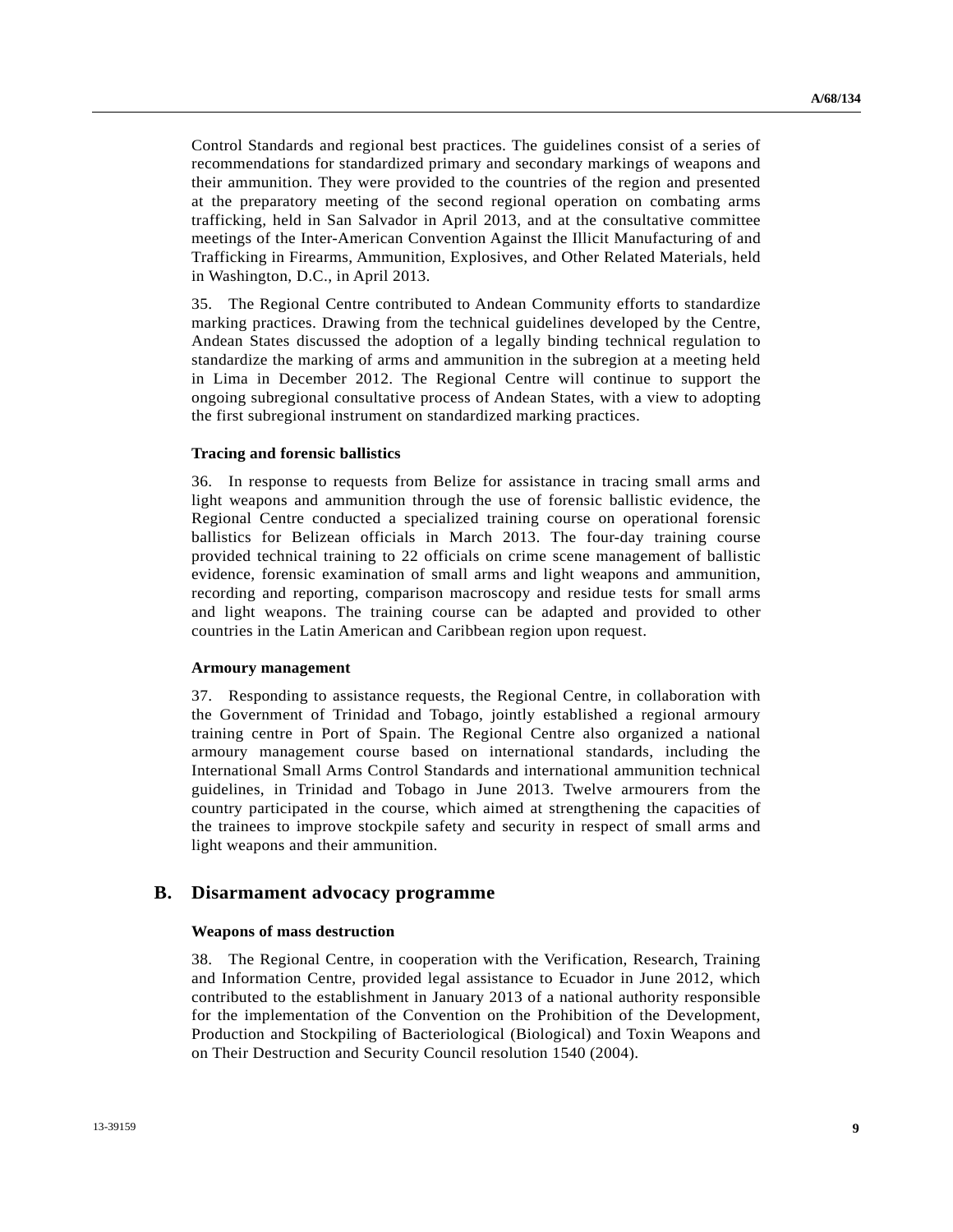39. The Regional Centre and the Verification, Research, Training and Information Centre also collaborated in assisting Colombia in its implementation of the Convention at a seminar held in Bogota in February 2013. The Regional Centre supported the Implementation Support Unit within the United Nations Office for Disarmament Affairs in providing technical and legal assistance in the drafting of national legislation related to the Convention. After the seminar, an informal working group was set up to examine the establishment of a national authority responsible for monitoring and promoting national implementation of the Convention.

40. The Regional Centre undertook outreach activities in the form of seminars and presentations at the request of several universities and diplomatic academies in the region. Topics discussed included nuclear disarmament and non-proliferation, the Nuclear Security Summit process, the United Nations disarmament machinery and existing legal instruments related to weapons of mass destruction.

#### **Linking of security and disarmament matters to the United Nations agenda**

41. The Regional Centre also participated, through a live webcast, in a Model United Nations workshop organized in May 2013 by the United Nations Information Centre in Mexico and provided information on multilateral disarmament machinery and processes and on key issues on the disarmament agenda of the United Nations.

#### **Implementation of General Assembly resolution 65/69 on women, disarmament, non-proliferation and arms control**

42. During an event organized by Trinidad and Tobago on women, disarmament, non-proliferation and arms control, held on the margins of the sixty-seventh session of the General Assembly, the Regional Centre presented its publication on promoting women as forces of change in the combat against the illicit trafficking in small arms and light weapons. The publication, which featured the experiences and knowledge of a diverse group of women from the security sector and civil society organizations in the implementation of the Programme of Action to Prevent, Combat and Eradicate the Illicit Trade in Small Arms and Light Weapons in All Its Aspects, was well received.

## **IV. Staffing and finance**

### **A. Finances**

43. In accordance with General Assembly resolution 41/60 J, the Regional Centre was established on the basis of existing resources and voluntary contributions made by Member States and interested organizations for its operation and substantive programmes. During the reporting period, voluntary contributions to the Trust Fund for the Centre were received in the amount of \$2,624,048. The Secretary-General wishes to thank the Governments of Australia, Argentina, Canada, Finland, Germany, Guyana, Mexico, New Zealand, Peru, Spain, the United Kingdom of Great Britain and Northern Ireland, and the United States of America, as well as the Organization of American States, for their generous contributions, which were critical in enabling the Centre to fulfil the mandate entrusted to it by the Assembly.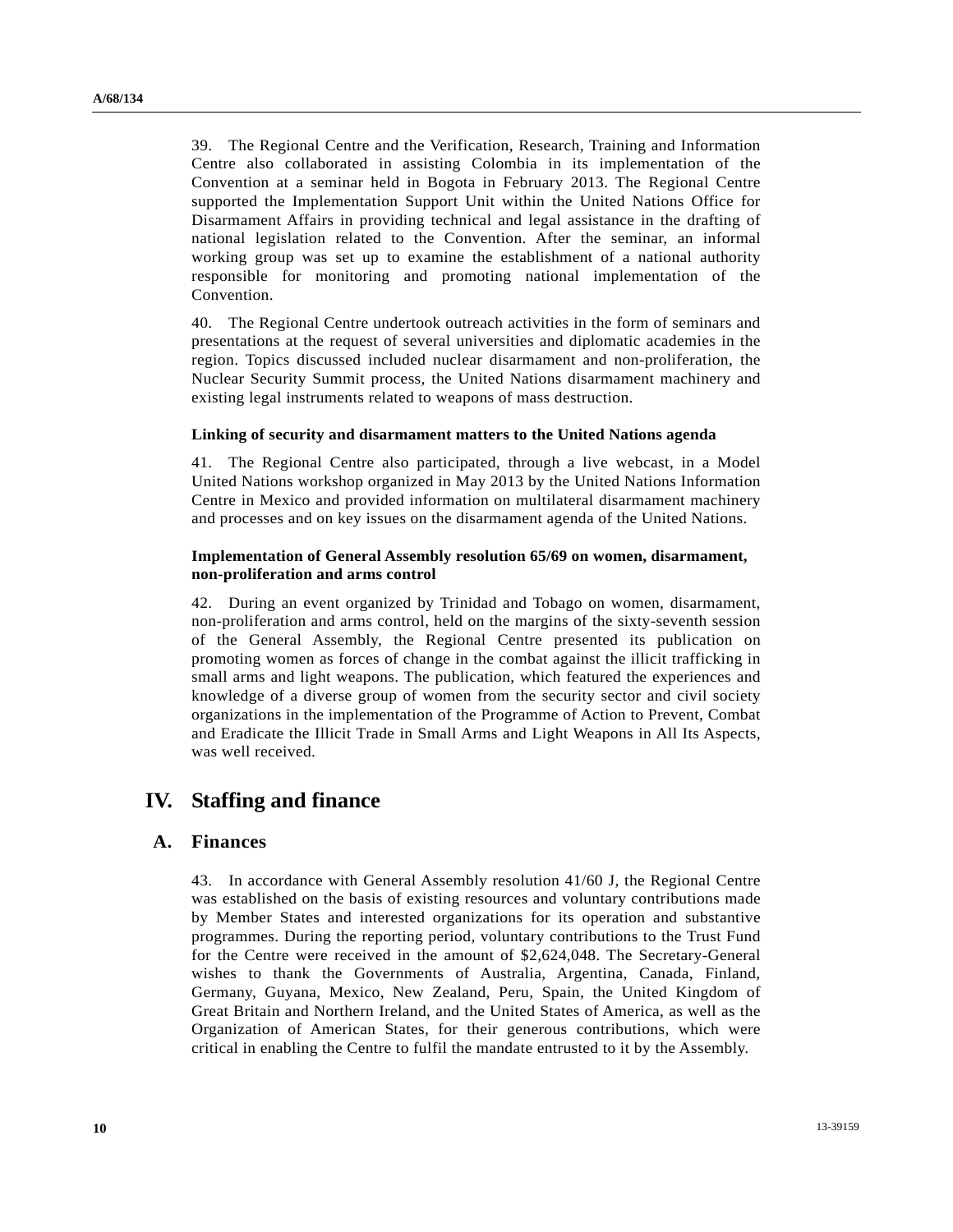44. The Secretary-General reiterates his call to Member States, including those of the region, to make financial contributions to the Regional Centre.

45. The Regional Centre also benefited from close cooperation and joint undertakings with key partners, such as the Andean Community, the Central American Programme on Small Arms Control, UNDP and the Verification, Research, Training and Information Centre. The partners provided the Regional Centre with both in-kind and financial contributions, as well as cost-sharing agreements, which greatly assisted in the implementation of its activities.

46. The Secretary-General wishes to thank the Government of Peru, the host country of the Regional Centre, for its support, including its annual contribution, and calls upon Peru to continue to provide the necessary financial support to the Centre in order to offset the rise in its operating costs.

47. Information on the status of the Trust Fund for the Centre for 2012 is contained in the annex to the present report.

### **B. Staffing**

48. During the reporting period, the posts of the Director, one Political Affairs Officer and one financial/administrative support staff were financed through the regular budget. The Regional Centre continued to strengthen its team of small arms and light weapons experts through the hiring of legal advisers, forensic ballistics experts and armourers, thus enabling it to expand its technical assistance and support to the States of the region.

## **V. Conclusion**

49. During the reporting period, the Centre undertook more than 70 substantive activities in the field of public security and disarmament advocacy. It also received more than 30 requests for assistance from Member States and partners focusing primarily on the control of small arms and light weapons.

50. The Regional Centre provided technical assistance to Member States through its integrated approach to combating illicit trafficking in small arms and light weapons throughout the region, including technical assistance in weapons destruction and stockpile management; capacity-building and training for law enforcement personnel and legal practitioners on combating illicit trafficking in small arms and light weapons; legal assistance and policy support on arms control; and disarmament advocacy for comprehensive responses to disarmament and proliferation challenges. Likewise, the Centre expanded assistance to States by providing practical tools to strengthen State capacities for standardized tracing, marking and armoury management, with a view to assisting States in the region in their implementation of international and regional instruments regarding small arms and light weapons.

51. Member States, United Nations partners and regional organizations recognized the quality of assistance provided by the Regional Centre, which contributed to reducing the circulation of illicit small arms and light weapons and their ammunition in the region.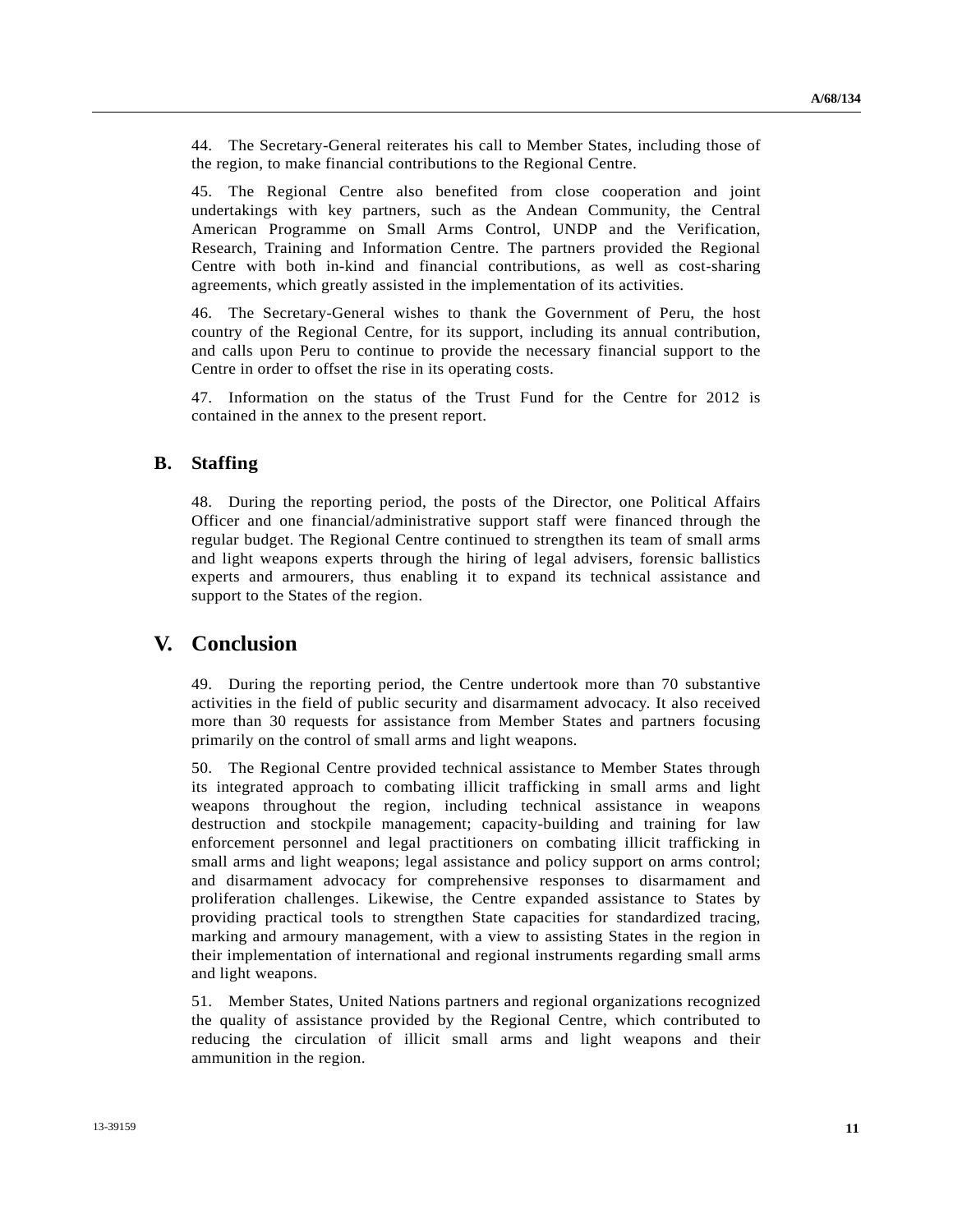52. The Secretary-General calls upon Member States, especially those from the region and other partners in a position to do so, to provide the Regional Centre with the necessary financial and in-kind support to ensure that the Centre is able to carry out its mandate effectively and serve the needs of Member States in the region.